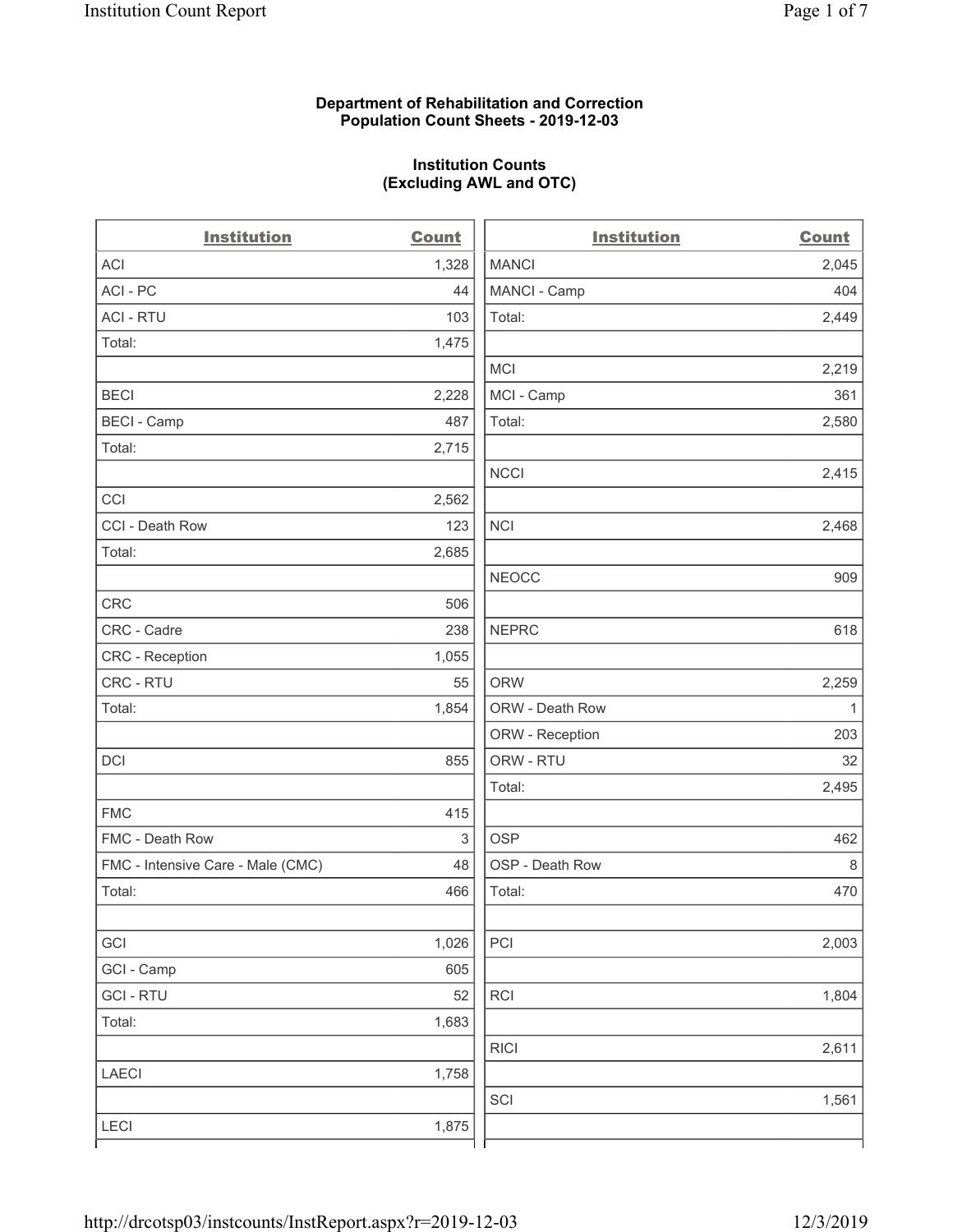| LECI - Camp              | 191   | <b>SOCF</b>    | 1,247                              |
|--------------------------|-------|----------------|------------------------------------|
| Total:                   | 2,066 | SOCF - RTU     | 60                                 |
|                          |       | Total:         | 1,307                              |
| LOCI                     | 2,242 |                |                                    |
|                          |       | <b>TCI</b>     | 1,022                              |
| <b>LORCI</b>             | 198   | TCI - Camp     | 424                                |
| LORCI - Cadre            | 127   | Total:         | 1,446                              |
| <b>LORCI - Reception</b> | 1,237 |                |                                    |
| Total:                   | 1,562 | <b>TOCI</b>    | 780                                |
|                          |       | TOCI - PC      | 87                                 |
| <b>MACI</b>              | 1,029 | Total:         | 867                                |
| MACI - Minimum           | 1,224 |                |                                    |
| Total:                   | 2,253 | <b>WCI</b>     | 1,294                              |
|                          |       | <b>WCI-RTU</b> | 34                                 |
|                          |       | Total:         | 1,328                              |
|                          |       |                | 48,945<br><b>Total Population:</b> |

\* The Total Population includes 30 Offenders with Reason Codes 30 & 31. \*\* The Total Population includes 37 Offenders with Reason Code 0A.

# **Male Population by Security Level (Include AWL and Exclude OTC)**

| <b>Security Level</b>  |                   | <b>Body</b> | <b>AWL</b> | $(-OTC)$ | <b>Total</b> |
|------------------------|-------------------|-------------|------------|----------|--------------|
| <b>Total Level E</b>   |                   | 954         | 3          | 2        | 955          |
| <b>Total Level 4</b>   |                   | 1,728       | 16         | 12       | 1,732        |
| Total Level 3          |                   | 11,344      | 171        | 152      | 11,363       |
| Total Level 2          |                   | 16.734      | 170        | 117      | 16,787       |
| Total Level 1          |                   | 13,997      | 144        | 82       | 14,059       |
| <b>Total Death Row</b> |                   | 138         |            | $\Omega$ | 139          |
|                        | <b>Total Male</b> | 44,895      | 505        | 365      | 45,035       |

### **Female Population by Institution (Include AWL and Exclude OTC)**

| $\cdot$                |             | . .        |          |              |
|------------------------|-------------|------------|----------|--------------|
| <b>Institution</b>     | <b>Body</b> | <b>AWL</b> | $(-OTC)$ | <b>Total</b> |
| <b>DCI</b>             | 855         | 6          | 3        | 858          |
| <b>FMC</b>             | 9           |            |          | 10           |
| <b>NEPRC</b>           | 618         | 10         | 3        | 625          |
| <b>ORW</b>             | 2,258       | 42         | 30       | 2,270        |
| <b>ORW - Death Row</b> |             | 0          | 0        |              |
| <b>ORW</b> - Reception | 203         | 10         |          | 206          |
|                        |             |            |          |              |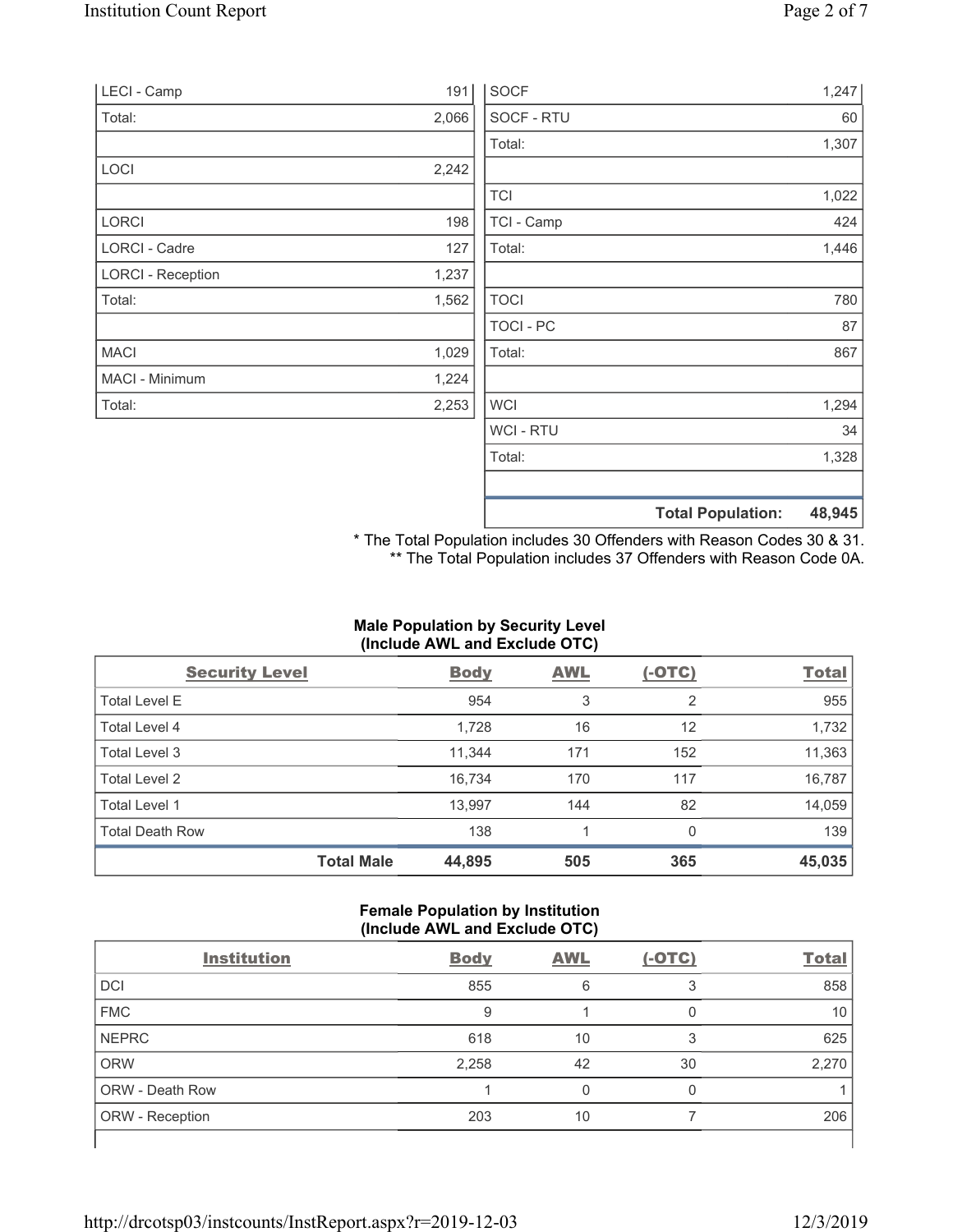| ORW - RTU |                          | 32     |     |     | 32     |
|-----------|--------------------------|--------|-----|-----|--------|
|           | <b>Total Female</b>      | 3.976  | 69  | 43  | 4,002  |
|           |                          |        |     |     |        |
|           | <b>Total Population:</b> | 48,871 | 574 | 408 | 49,037 |

## **Male Population by Institution: Security Level 5 and E (Include AWL and Exclude OTC)**

| <b>Institution</b>   | <b>Body</b>    | <b>AWL</b>          | $(-OTC)$         | <b>Total</b>   |
|----------------------|----------------|---------------------|------------------|----------------|
| ACI                  | 3              | $\mathbf 0$         | 0                | 3              |
| CRC                  | 5              | $\mathsf{O}\xspace$ | 0                | 5              |
| CRC - Reception      | $\overline{4}$ | $\mathsf{O}\xspace$ | 0                | $\overline{4}$ |
| CRC - RTU            | 5              | $\mathsf{O}\xspace$ | $\mathbf 0$      | 5              |
| LECI                 | 2              | $\mathbf 0$         | $\boldsymbol{0}$ | $\overline{2}$ |
| <b>MACI</b>          | $10$           | $\mathbf 0$         | $\mathbf 0$      | 10             |
| <b>MANCI</b>         | $\overline{2}$ | $\mathsf{O}\xspace$ | 0                | $\sqrt{2}$     |
| <b>NEOCC</b>         |                | $\mathbf 0$         | 0                | 1              |
| <b>OSP</b>           | 311            | 1                   | 0                | 312            |
| RCI                  | $\overline{2}$ | $\mathsf{O}\xspace$ | $\mathbf 0$      | $\overline{2}$ |
| <b>SOCF</b>          | 446            | 1                   | 1                | 446            |
| <b>TCI</b>           | $\overline{2}$ | $\mathsf{O}\xspace$ | $\mathbf 0$      | $\overline{2}$ |
| <b>TOCI</b>          | 147            | 1                   | 1                | 147            |
| <b>WCI</b>           | 8              | $\mathbf 0$         | 0                | 8              |
| WCI - RTU            | 6              | $\mathbf 0$         | $\mathbf 0$      | $6\,$          |
| <b>Total Level 5</b> | 954            | 3                   | $\overline{2}$   | 955            |

## **Male Population by Institution: Security Level 4 (Include AWL and Exclude OTC)**

| <b>Institution</b>                | <b>Body</b> | <b>AWL</b> | $(-OTC)$     | <b>Total</b> |
|-----------------------------------|-------------|------------|--------------|--------------|
| <b>ACI</b>                        | 5           | $\Omega$   | 0            | 5            |
| CRC                               | 12          |            |              | 12           |
| CRC - Reception                   | 2           | U          | $\Omega$     | 2            |
| CRC - RTU                         | 12          | 0          | $\Omega$     | 12           |
| <b>FMC</b>                        | 3           | $\Omega$   | $\Omega$     | 3            |
| FMC - Intensive Care - Male (CMC) |             | $\Omega$   | $\Omega$     |              |
| LECI                              | 5           | $\Omega$   | $\mathbf{0}$ | 5            |
| LOCI                              | $\Omega$    | 4          | 4            |              |
| <b>LORCI</b>                      | 5           |            | $\Omega$     | 6            |
| <b>LORCI - Cadre</b>              |             | $\Omega$   | $\Omega$     |              |
| <b>LORCI - Reception</b>          |             | $\Omega$   | $\Omega$     |              |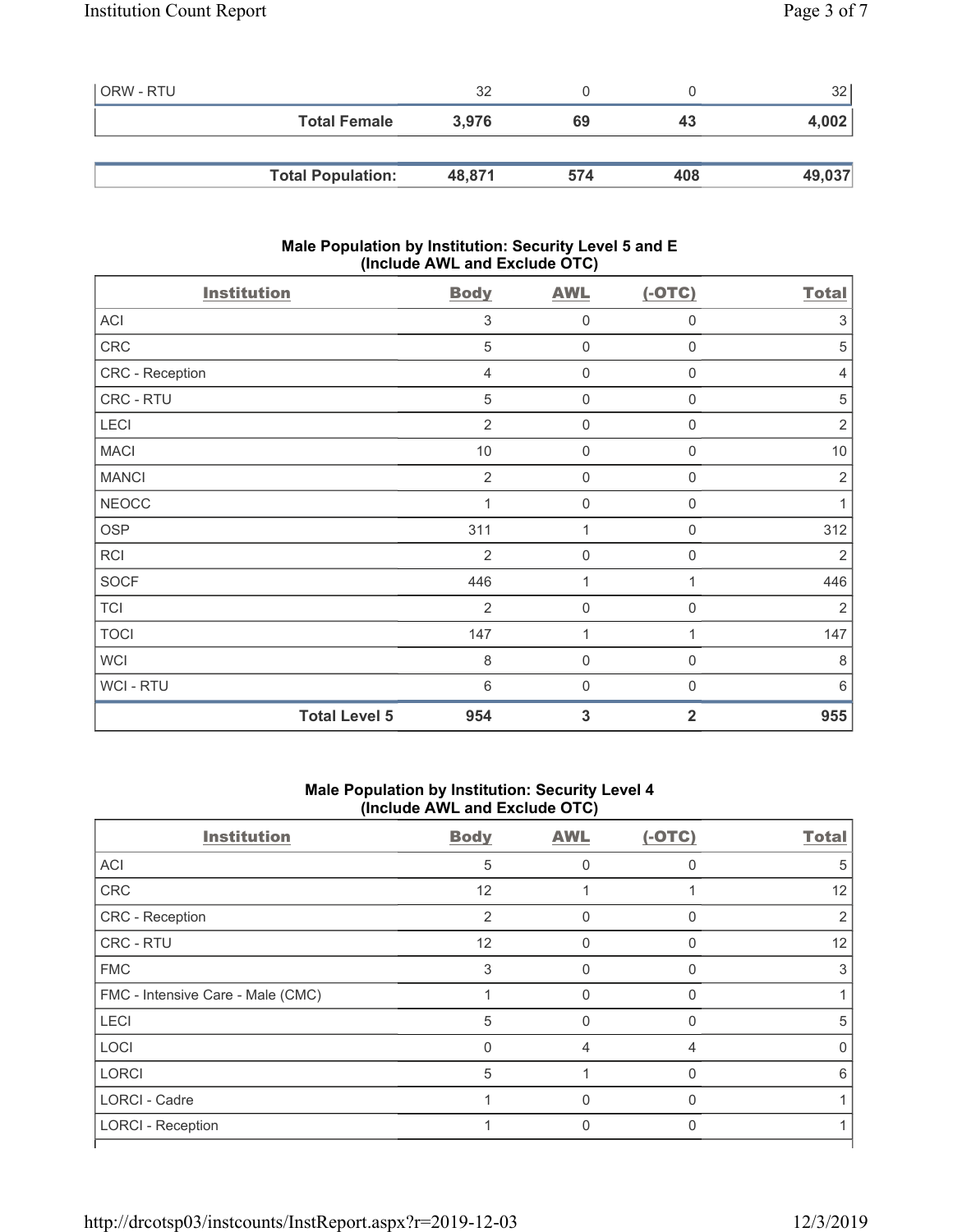| <b>MACI</b>      |                      | 17    | $\boldsymbol{0}$ | $\mathbf 0$    | 17    |
|------------------|----------------------|-------|------------------|----------------|-------|
| <b>MANCI</b>     |                      | 17    | $\mathbf 0$      | 0              | 17    |
| <b>NEOCC</b>     |                      |       | $\mathbf 0$      | 0              |       |
| <b>OSP</b>       |                      | 133   | $\overline{2}$   |                | 134   |
| <b>RCI</b>       |                      | 1     | $\mathbf 0$      | $\Omega$       |       |
| SOCF             |                      | 788   | 4                | 3              | 789   |
| SOCF - RTU       |                      | 60    | $\boldsymbol{0}$ | $\mathbf 0$    | 60    |
| <b>TCI</b>       |                      | 14    | 1                |                | 14    |
| <b>TOCI</b>      |                      | 625   | 3                | $\overline{2}$ | 626   |
| <b>TOCI - PC</b> |                      | 16    | $\mathbf{0}$     | $\Omega$       | 16    |
| <b>WCI</b>       |                      | 6     | $\mathbf{0}$     | $\Omega$       | 6     |
| WCI - RTU        |                      | 3     | $\mathbf{0}$     | $\Omega$       | 3     |
|                  | <b>Total Level 4</b> | 1,728 | 16               | 12             | 1,732 |

#### **Male Population by Institution: Security Level 3 (Include AWL and Exclude OTC)**

| <b>Institution</b>                | <b>Body</b>      | <b>AWL</b>          | $(-OTC)$            | <b>Total</b>     |
|-----------------------------------|------------------|---------------------|---------------------|------------------|
| <b>ACI</b>                        | 20               | $\mathsf{O}\xspace$ | $\mathbf 0$         | 20               |
| ACI-PC                            | $\boldsymbol{9}$ | $\mathsf{O}\xspace$ | $\mathsf 0$         | $\boldsymbol{9}$ |
| <b>BECI</b>                       | 1                | $\mathbf 0$         | $\mathbf 0$         | 1                |
| CCI                               | $\overline{7}$   | $\mathbf 0$         | $\mathbf 0$         | $\overline{7}$   |
| <b>CRC</b>                        | 265              | 10                  | 10                  | 265              |
| CRC - Cadre                       | 24               | $\mathbf 0$         | $\mathbf 0$         | 24               |
| CRC - Reception                   | 561              | 22                  | 22                  | 561              |
| CRC - RTU                         | 38               | $\mathbf 0$         | $\mathbf 0$         | 38               |
| <b>FMC</b>                        | $9\,$            | $\mathbf{1}$        | $\mathsf 0$         | 10               |
| FMC - Intensive Care - Male (CMC) | $\overline{4}$   | $\mathsf{O}\xspace$ | $\mathsf{O}\xspace$ | $\overline{4}$   |
| <b>LAECI</b>                      | 15               | $\mathbf{1}$        | $\mathbf{1}$        | 15               |
| LECI                              | 1,772            | 10                  | $\overline{7}$      | 1,775            |
| LOCI                              | $\overline{2}$   | $\mathbf 0$         | $\mathbf 0$         | $\overline{2}$   |
| <b>LORCI</b>                      | 60               | 56                  | 54                  | 62               |
| LORCI - Cadre                     | 8                | $\mathbf 0$         | $\mathsf 0$         | $\,8\,$          |
| <b>LORCI - Reception</b>          | 889              | $\,$ 3 $\,$         | $\overline{2}$      | 890              |
| <b>MACI</b>                       | 891              | 3                   | 3                   | 891              |
| <b>MANCI</b>                      | 1,934            | 20                  | 17                  | 1,937            |
| MCI                               | 1                | $\mathsf{O}\xspace$ | $\mathsf 0$         | 1                |
| <b>NCCI</b>                       | 5                | $\mathsf{O}\xspace$ | $\mathsf{O}\xspace$ | $\sqrt{5}$       |
| <b>NCI</b>                        | 3                | $\mathsf{O}\xspace$ | $\mathsf{O}\xspace$ | $\sqrt{3}$       |
| <b>NEOCC</b>                      | 890              | $\sqrt{3}$          | $\mathbf{1}$        | 892              |
| OSP                               | 1                | $\mathbf 0$         | $\mathsf 0$         | $\mathbf{1}$     |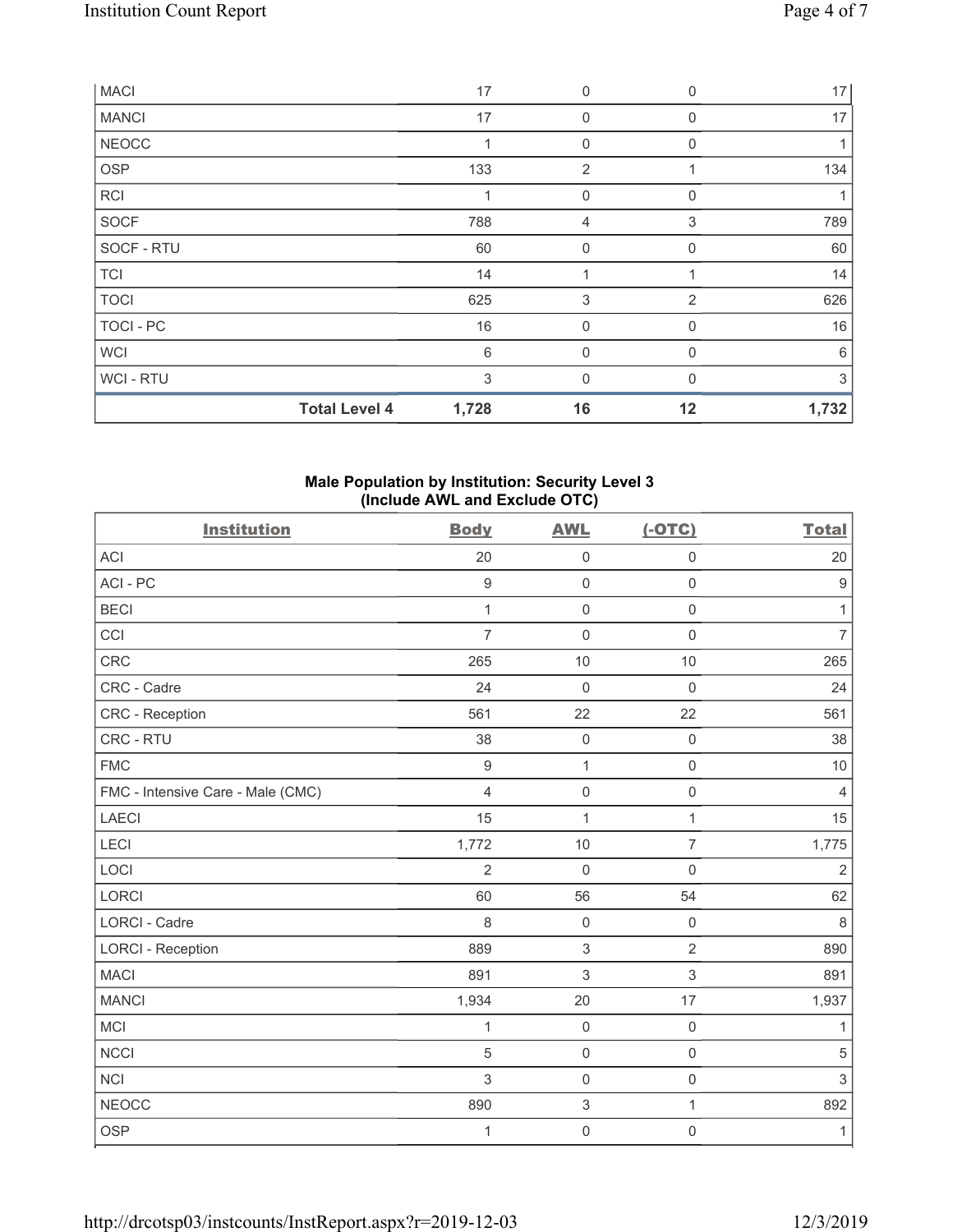| PCI            |                      | 43             | 1            | $\Omega$ | 44          |
|----------------|----------------------|----------------|--------------|----------|-------------|
| <b>RCI</b>     |                      | 1,606          | 19           | 16       | 1,609       |
| <b>RICI</b>    |                      | 3              | $\mathbf 0$  | $\Omega$ | $\mathbf 3$ |
| SCI            |                      | 6              | $\mathbf{0}$ | $\Omega$ | 6           |
| SOCF           |                      | 13             | $\mathbf{0}$ | $\Omega$ | 13          |
| <b>TCI</b>     |                      | 923            | 7            | 6        | 924         |
| TCI - Camp     |                      | $\overline{2}$ | $\mathbf 0$  | 0        | 2           |
| <b>TOCI</b>    |                      | 8              | 0            | 0        | 8           |
| TOCI - PC      |                      | 71             | $\mathbf{0}$ | 0        | 71          |
| <b>WCI</b>     |                      | 1,239          | 15           | 13       | 1,241       |
| <b>WCI-RTU</b> |                      | 21             | $\mathbf{0}$ | $\Omega$ | 21          |
|                | <b>Total Level 3</b> | 11,344         | 171          | 152      | 11,363      |

#### **Male Population by Institution: Security Level 2 (Include AWL and Exclude OTC)**

| <b>Institution</b>                | <b>Body</b> | <b>AWL</b>       | $(-OTC)$            | <b>Total</b> |
|-----------------------------------|-------------|------------------|---------------------|--------------|
| <b>ACI</b>                        | 749         | 1                | 1                   | 749          |
| ACI-PC                            | 25          | $\mathsf 0$      | $\mathbf 0$         | 25           |
| <b>ACI - RTU</b>                  | 78          | $\mathbf 0$      | $\mathsf 0$         | 78           |
| <b>BECI</b>                       | 1,592       | $\,6\,$          | 5                   | 1,593        |
| <b>BECI - Camp</b>                | 1           | $\mathbf 0$      | $\mathbf 0$         | $\mathbf{1}$ |
| CCI                               | 1,979       | 15               | 9                   | 1,985        |
| <b>CRC</b>                        | 116         | $\,$ 3 $\,$      | 3                   | 116          |
| CRC - Cadre                       | 211         | $\mathsf 0$      | $\mathsf{O}\xspace$ | 211          |
| <b>CRC</b> - Reception            | 250         | $\overline{7}$   | $\overline{7}$      | 250          |
| <b>FMC</b>                        | 12          | $\mathsf 0$      | $\mathsf{O}\xspace$ | 12           |
| FMC - Intensive Care - Male (CMC) | 13          | $\mathsf 0$      | $\mathsf{O}\xspace$ | 13           |
| GCI                               | 385         | $\,$ 3 $\,$      | $\mathbf{1}$        | 387          |
| <b>GCI-RTU</b>                    | 41          | $\mathbf 0$      | $\mathsf 0$         | 41           |
| LAECI                             | 1,117       | 22               | 17                  | 1,122        |
| LECI                              | 95          | $\mathbf{1}$     | $\mathsf{O}\xspace$ | 96           |
| LOCI                              | 1,383       | $\boldsymbol{9}$ | $\boldsymbol{9}$    | 1,383        |
| LORCI                             | 113         | 22               | 18                  | 117          |
| LORCI - Cadre                     | 115         | $\mathbf 0$      | $\mathbf 0$         | 115          |
| <b>LORCI - Reception</b>          | 176         | $\mathbf{1}$     | $\mathbf{1}$        | 176          |
| <b>MACI</b>                       | 110         | $\sqrt{3}$       | $\mathbf{1}$        | 112          |
| <b>MANCI</b>                      | 67          | $\mathbf 0$      | $\mathbf 0$         | 67           |
| <b>MCI</b>                        | 1,703       | 11               | 6                   | 1,708        |
| <b>NCCI</b>                       | 1,156       | 13               | 13                  | 1,156        |
| <b>NCI</b>                        | 1,545       | 13               | $\overline{7}$      | 1,551        |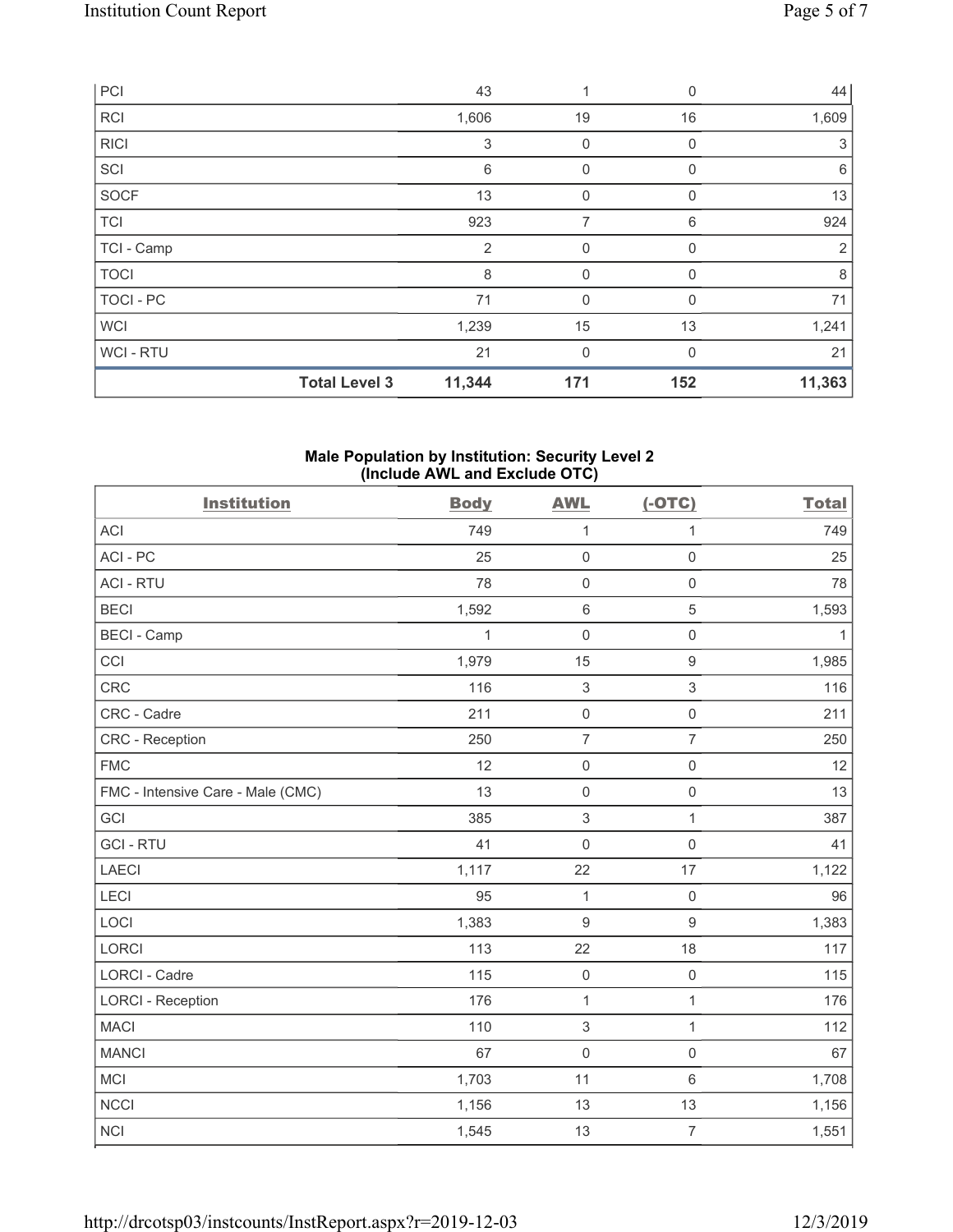| NEOCC       |                      | 17     | 0   |     | 17     |
|-------------|----------------------|--------|-----|-----|--------|
| PCI         |                      | 870    | 8   |     | 877    |
| <b>RCI</b>  |                      | 195    | 0   |     | 195    |
| <b>RICI</b> |                      | 1,455  | 25  | 13  | 1,467  |
| SCI         |                      | 1,082  |     | 5   | 1,084  |
| <b>TCI</b>  |                      | 41     | 0   |     | 41     |
| TCI - Camp  |                      |        | 0   |     |        |
| <b>WCI</b>  |                      | 41     | 0   |     | 41     |
|             | <b>Total Level 2</b> | 16,734 | 170 | 117 | 16,787 |

### **Male Population by Institution: Security Level 1 (Include AWL and Exclude OTC)**

| <b>Institution</b>                | <b>Body</b>  | <b>AWL</b>          | $(-OTC)$            | <b>Total</b> |
|-----------------------------------|--------------|---------------------|---------------------|--------------|
| <b>ACI</b>                        | 551          | $\mathbf{1}$        | $\mathsf 0$         | 552          |
| ACI-PC                            | 10           | $\mathbf 0$         | $\mathsf{O}\xspace$ | 10           |
| <b>ACI - RTU</b>                  | 25           | $\mathbf 0$         | $\mathbf 0$         | 25           |
| <b>BECI</b>                       | 634          | 14                  | $\boldsymbol{9}$    | 639          |
| <b>BECI - Camp</b>                | 485          | $\mathbf 0$         | $\mathsf{O}\xspace$ | 485          |
| CCI                               | 575          | 5                   | $\overline{2}$      | 578          |
| <b>CRC</b>                        | 47           | $\mathbf 0$         | $\mathsf 0$         | 47           |
| CRC - Cadre                       | 3            | $\mathsf{O}\xspace$ | $\mathsf{O}\xspace$ | $\sqrt{3}$   |
| <b>CRC</b> - Reception            | 233          | $\boldsymbol{9}$    | $\overline{7}$      | 235          |
| <b>FMC</b>                        | 382          | $\overline{4}$      | $\mathbf{1}$        | 385          |
| FMC - Intensive Care - Male (CMC) | 30           | $\mathsf{O}\xspace$ | $\mathsf{O}\xspace$ | 30           |
| GCI                               | 641          | 15                  | $\overline{7}$      | 649          |
| GCI - Camp                        | 605          | $\mathbf 0$         | $\mathbf 0$         | 605          |
| <b>GCI-RTU</b>                    | 11           | $\mathbf 0$         | $\mathbf 0$         | 11           |
| <b>LAECI</b>                      | 626          | $\overline{7}$      | $\overline{5}$      | 628          |
| LECI                              | $\mathbf{1}$ | $\sqrt{3}$          | $\overline{2}$      | $\sqrt{2}$   |
| LECI - Camp                       | 191          | $\mathbf 0$         | $\mathsf{O}\xspace$ | 191          |
| LOCI                              | 857          | 3                   | $\sqrt{3}$          | 857          |
| LORCI                             | 20           | $\boldsymbol{9}$    | $\,8\,$             | 21           |
| <b>LORCI - Cadre</b>              | 3            | $\mathbf 0$         | $\mathbf 0$         | $\sqrt{3}$   |
| <b>LORCI - Reception</b>          | 171          | $\mathbf 0$         | $\mathsf 0$         | 171          |
| MACI - Minimum                    | 1,224        | 11                  | $\,8\,$             | 1,227        |
| <b>MANCI</b>                      | 25           | $\overline{7}$      | $\mathfrak{S}$      | 29           |
| MANCI - Camp                      | 404          | $\mathbf 0$         | $\mathsf{O}\xspace$ | 404          |
| <b>MCI</b>                        | 515          | $\sqrt{3}$          | $\overline{2}$      | 516          |
| MCI - Camp                        | 361          | $\mathbf 0$         | $\mathsf{O}\xspace$ | 361          |
| <b>NCCI</b>                       | 1,253        | $\sqrt{5}$          | $\sqrt{4}$          | 1,254        |